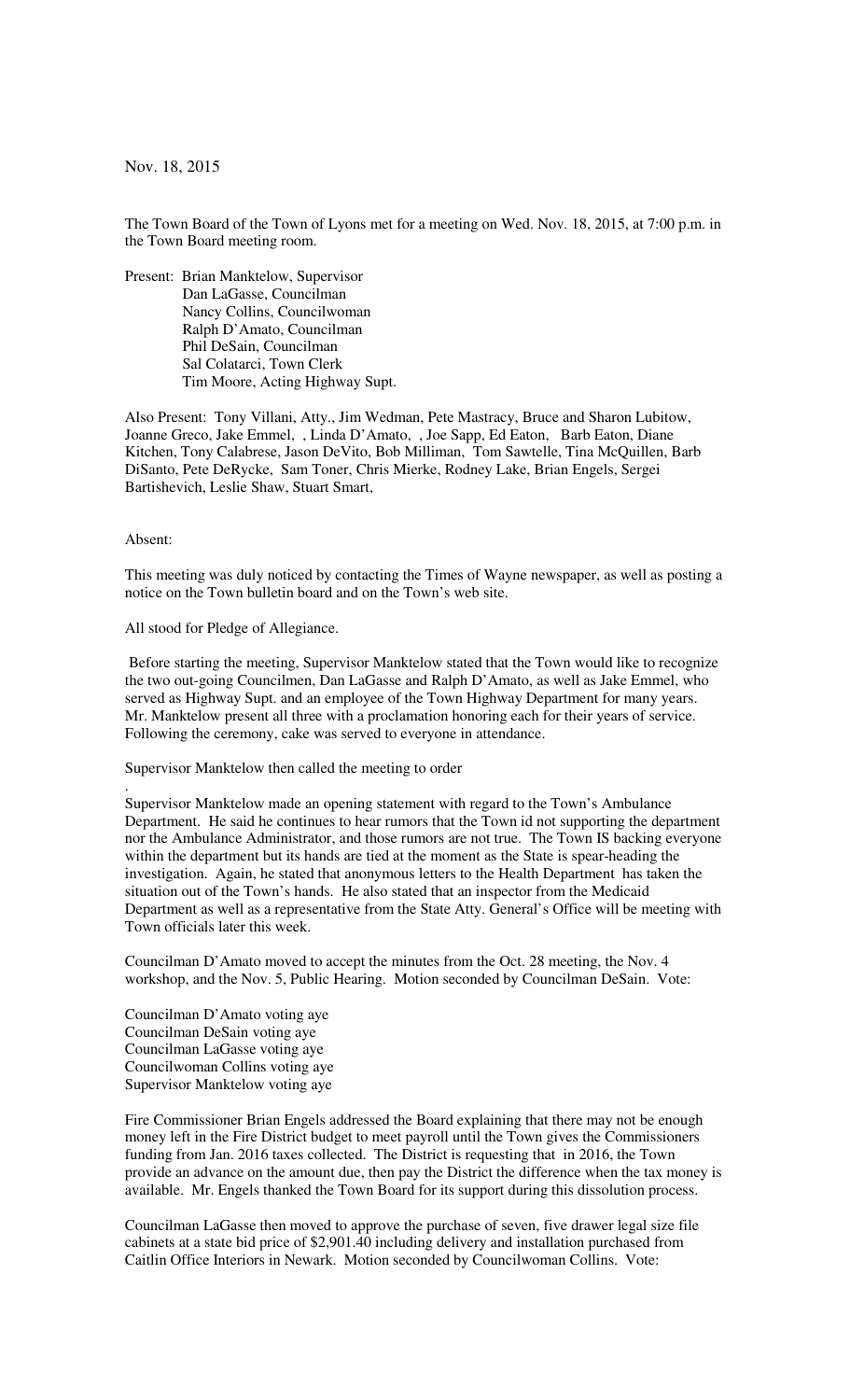Councilman LaGasse voting aye Councilwoman Collins voting aye Councilman DeSain voting aye Councilman D'Amato voting aye Supervisor Manktelow voting aye

Councilman D'Amato also mentioned that he has secured three 4 drawer lateral cabinets, declared as surplus by Cornel University. The Town will need to make arraignments to pick them up in Ithaca.

Town Clerk Colatarci explained to the Board that he was informed by the County that Mr. Jim Wedman needs to be re-appointed to the Town's Assessment Board of Review to another term, as his has expired. Also, another name needs to be considered to fill a vacancy created by the resignation of Anthony Tiballi, who has moved out of Lyons. Mr. Weidman's term will run through 2020, the new appointee will serve out the term expiring in 2019. After a discussion, Councilman LaGasse moved to reappoint Mr. Wedman to another term. Motion seconded by Councilman DeSain. Vote:

Councilman LaGasse voting aye Councilman DeSain voting aye Councilman D'Amato voting aye Councilwoman Collins voting aye Supervisor Manktelow voting aye

Councilwoman Collins suggested that Ms. Eleanor Bump be considered to fill the vacancy created by the resignation of Anthony Tiballi. After a discussion, Councilman D'Amato moved to name Ms. Bump to fill the vacancy through 2019. Motion seconded by Councilman DeSain. Vote:

Councilman D'Amato voting aye Councilman DeSain voting aye Councilwoman Collins voting aye Councilman LaGasse voting aye Supervisor Manktelow voting aye

Department reports were heard. Assistant Ambulance Administrator John Wiltsie, in an oral report to Town Clerk Colatarci stated that the ambulance responded to 112 calls during the month of October..

Code Enforcement officer Tom Sawtelle reported that the Town should schedule a public hearing on the creation of a new zoning fee to encompass the entire Town of Lyons, as there currently are 2 separate fee schedules; one for the former Village, the other for the Town. The Board decided it would hold a Public Hearing on the matter on Monday Dec. 14, 2015 at 7 p.m. Atty. Villani will prepare the necessary legal paperwork.

Assessor Tina McQuillen reported that she is currently working on vacant land and agricultural valuation. She also told the Board that there were quite a few sales in Lyons in October. She said she still plans to hold a taxpayer informational meeting about the assessment update sometime in January 2016.

Highway Supt. Tim Moore reported that most of the trucks are set for winter. The new Dodge 5500 one ton is here and registered. The mower man has been mowing where crops are now gone. Also, the Town has been helping the Village DPW with a number of things. Paperwork for the CHIPS program has been submitted. Mr. Moore said he was having a meeting with Village employees tomorrow morning to try to formulate a plan for snow plowing.

Supervisor Manktelow asked Town Attorney Villani if any further progress has been made to the snow and ice contract with the County of Wayne. There had been some confusion concerning the verbiage in the contract with regard to who is responsible, should a mishap occur, if the Town is plowing a County road. It was the Town of Lyons will hold off on signing the contract until more information becomes available.

Councilman D'Amato moved to approve payments to General Fund vouchers # 446 through #474 totaling \$38,428.80 and Highway Fund vouchers # 177 through # 188 totaling \$31,907.04. Motion seconded by Councilwoman Collins. Vote:

Councilman LaGasse voting aye Councilwoman Collins voting aye